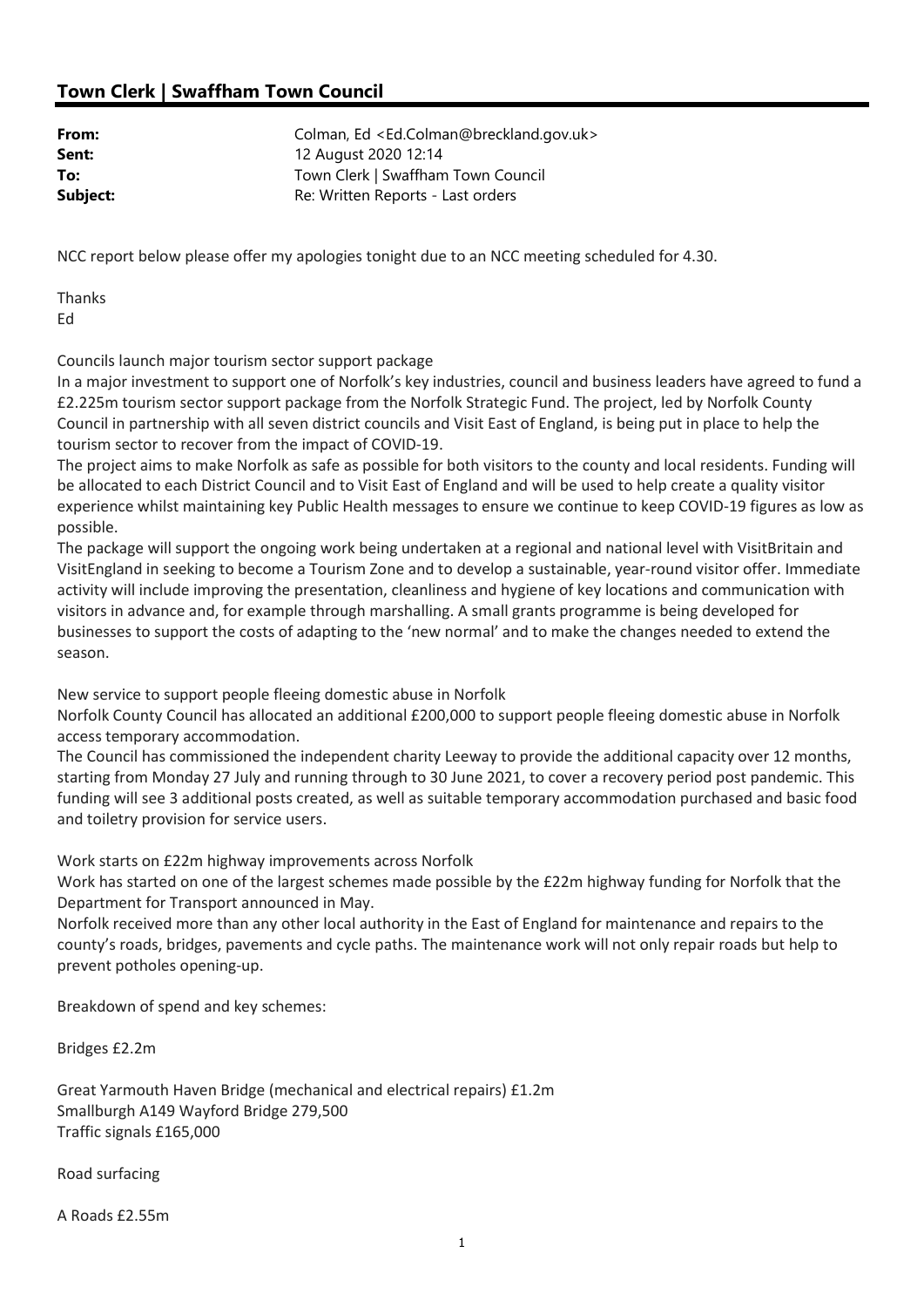A140 Norwich - Boundary Road across A140 £163,284 A140 Norwich - Sweet Briar Road, Drayton Road to Hellesdon Hall Road £159,350 A140 Norwich - Ipswich Road junction Hall Lane £224,556 A1076 King's Lynn A1076 northern entrance to QE2 £30,000 A1122 Downham Market - approach to Level crossing £140,000 A148 King's Lynn - Blackfriars Road £53,200 A140 Horsford - A140 Dumbell Roundabout south of Broadland Northway £182,000 A140 Scole- A140 roundabout £172,873 A140 Dickleborough - A140 roundabout £74,249 A148 King's Lynn - Lynn Road pedestrian crossing £72,000 A1066 Roydon - Stanley Road £143,000 A11 Cringleford - A11 junction, A47 roundabout £103,002 A1064 Acle - New Road (A47 to Old Road) £115,709 B roads £2.5m

B1332 Poringland - through village £520,000 B1159 Stalham - Steeping stone lane £165,000 B1145 Billingford - The Street £320,000 B1112 Methwold - Stoke Road £170,000 B1113 Carleton Rode - The Turnpike £47,000 B1111 Garboldisham The Street £34,000 B1155 Stanhoe - Burnham Road £26,000 B1110 Wood Norton - junction C335 Stibbard Road £36,000 B1110 Wood Norton - junction C331 Fulmodestone / Hindolveston Road £36,000 B1110 Swanton Novers - junction C637 £36,000 C and unclassified (U) roads £3.55m

Fen road repairs

Outwell - Mullicourt Road, A1122 to Angle Road £60,000 Outwell - Pincushion Road, A1122 to end £43,000 Upwell - Cock Fen Road, Flint House Road to end £65,000 Southery - Sedge Fen Road £178,000 Marshall St James - Black Drove £171,000 Wiggenhall St Mary Magdalen - Fen Road £54,000 Wiggenhall St Mary Magdalen - Mill Road £57,000 King's Lynn Saddlebow - Thiefgate Lane / Low Rd 253,000 Machine patching/edge strengthening/haunching £2.4m

Surface dressing £650,000

Drainage £1.2m

**Other** 

Signs replacement £750,000, lining £350,000, cat's eyes £350,000 Pavements / cycleways (details on locations tbc) £1.5m Passenger Transport £180,000

Get Outlook for iOS

From: Town Clerk | Swaffham Town Council <townclerk@swaffhamtowncouncil.gov.uk> Sent: Wednesday, August 12, 2020 9:19 am To: Sherwood, Ian; Colman, Ed; Wickerson, David Subject: Written Reports - Last orders